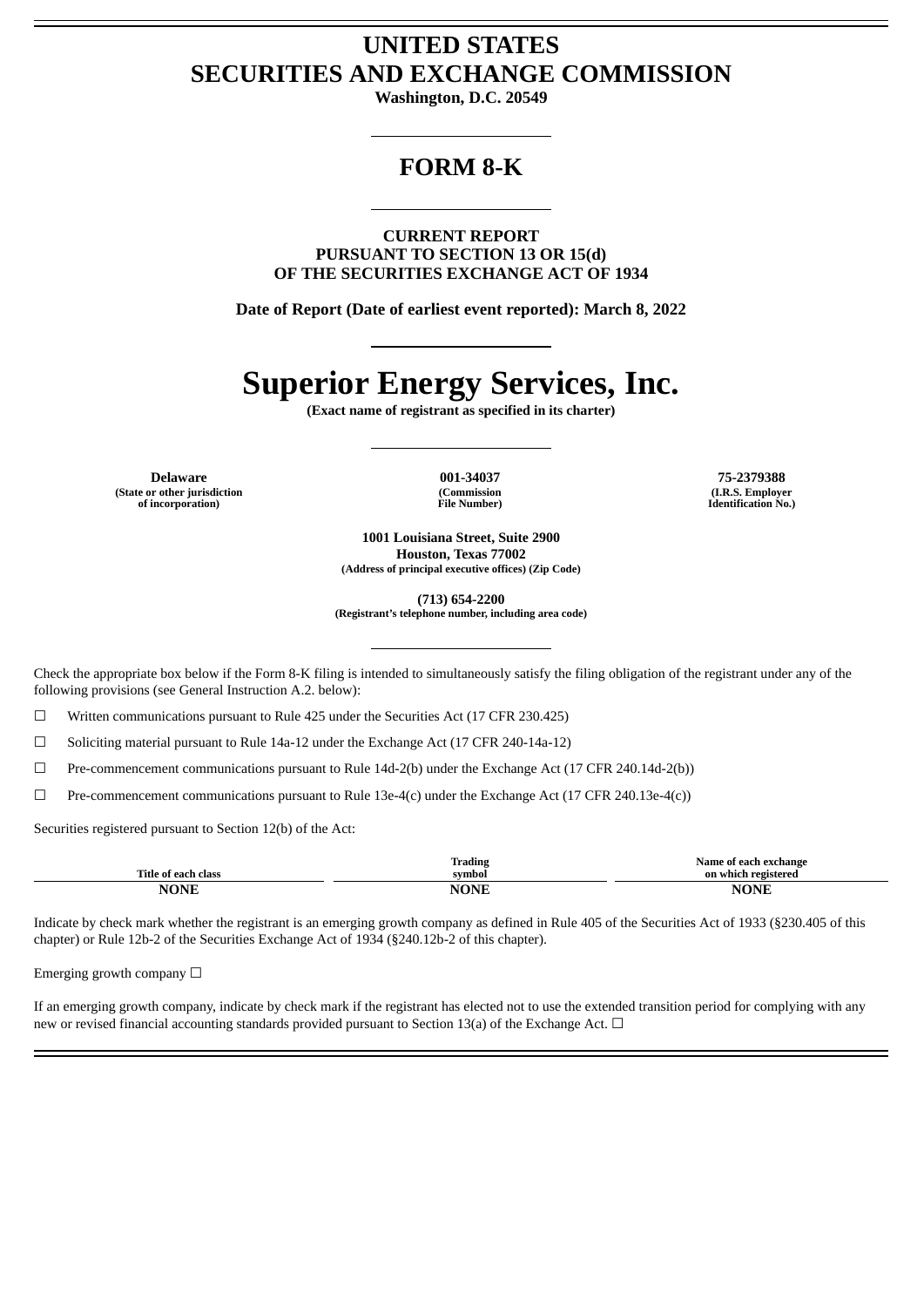#### **Item 1.01. Entry into a Material Definitive Agreement.**

On March 8, 2022, SESI, L.L.C. (the "Borrower"), SESI Holdings, Inc., and the subsidiary guarantors party thereto entered into a Fourth Amendment and Waiver to Credit Agreement (the "Fourth Amendment and Waiver to Credit Agreement") to, among other things, permit the Borrower to file SES Energy Services India Pvt. Ltd, a private limited company of India and an indirect subsidiary of the Borrower, for bankruptcy under the Insolvency and Bankruptcy Code of India without triggering a default under the Credit Agreement.

The foregoing description of the Fourth Amendment and Waiver to Credit Agreement is a summary only and is qualified in its entirety by reference to the Fourth Amendment and Waiver to Credit Agreement, a copy of which is attached as Exhibit 10.1 to this Current Report on Form 8-K and is incorporated herein by reference.

#### **Item 9.01. Financial Statements and Exhibits.**

(d) Exhibits

Exhibit

| Number | <b>Exhibit Description</b>                                                                                                                                                                                                                                                    |
|--------|-------------------------------------------------------------------------------------------------------------------------------------------------------------------------------------------------------------------------------------------------------------------------------|
| 10.1   | Fourth Amendment and Waiver to Credit Agreement by and among SESI, L.L.C., SESI Holdings, Inc., the subsidiary guarantors party<br>thereto, JPMorgan Chase Bank, N.A., as administrative agent and lender, and certain other financial institutions and other parties thereto |
|        | as lenders                                                                                                                                                                                                                                                                    |

104 Cover Page Interactive Data File (embedded within the Inline XBRL document)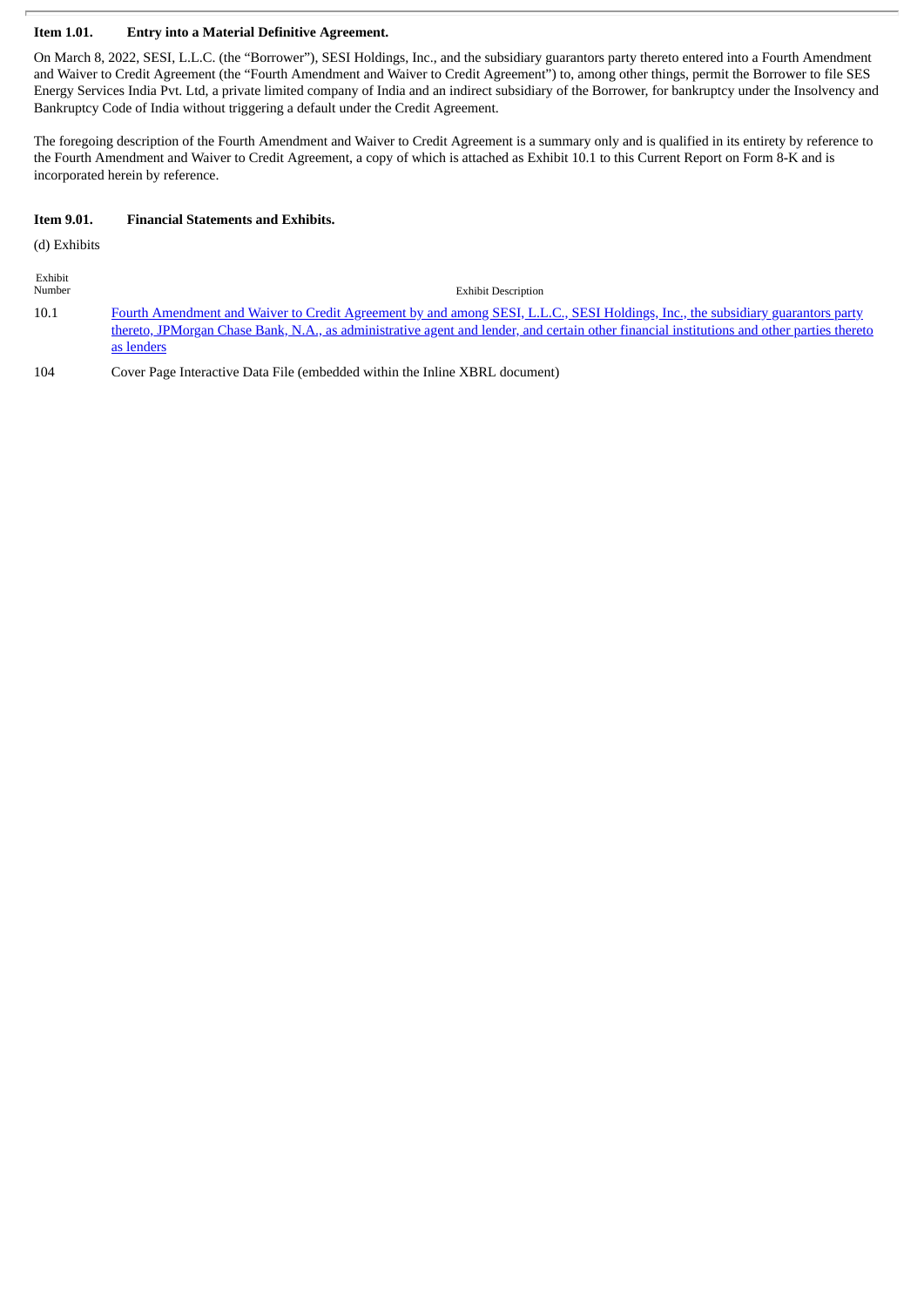**SIGNATURES**

Pursuant to the requirements of the Securities Exchange Act of 1934, the Registrant has duly caused this report to be signed on its behalf by the undersigned hereunto duly authorized.

#### **Superior Energy Services, Inc.**

Date: March 14, 2022 By: /s/ James W. Spexarth

James W. Spexarth Executive Vice President, Chief Financial Officer and Treasurer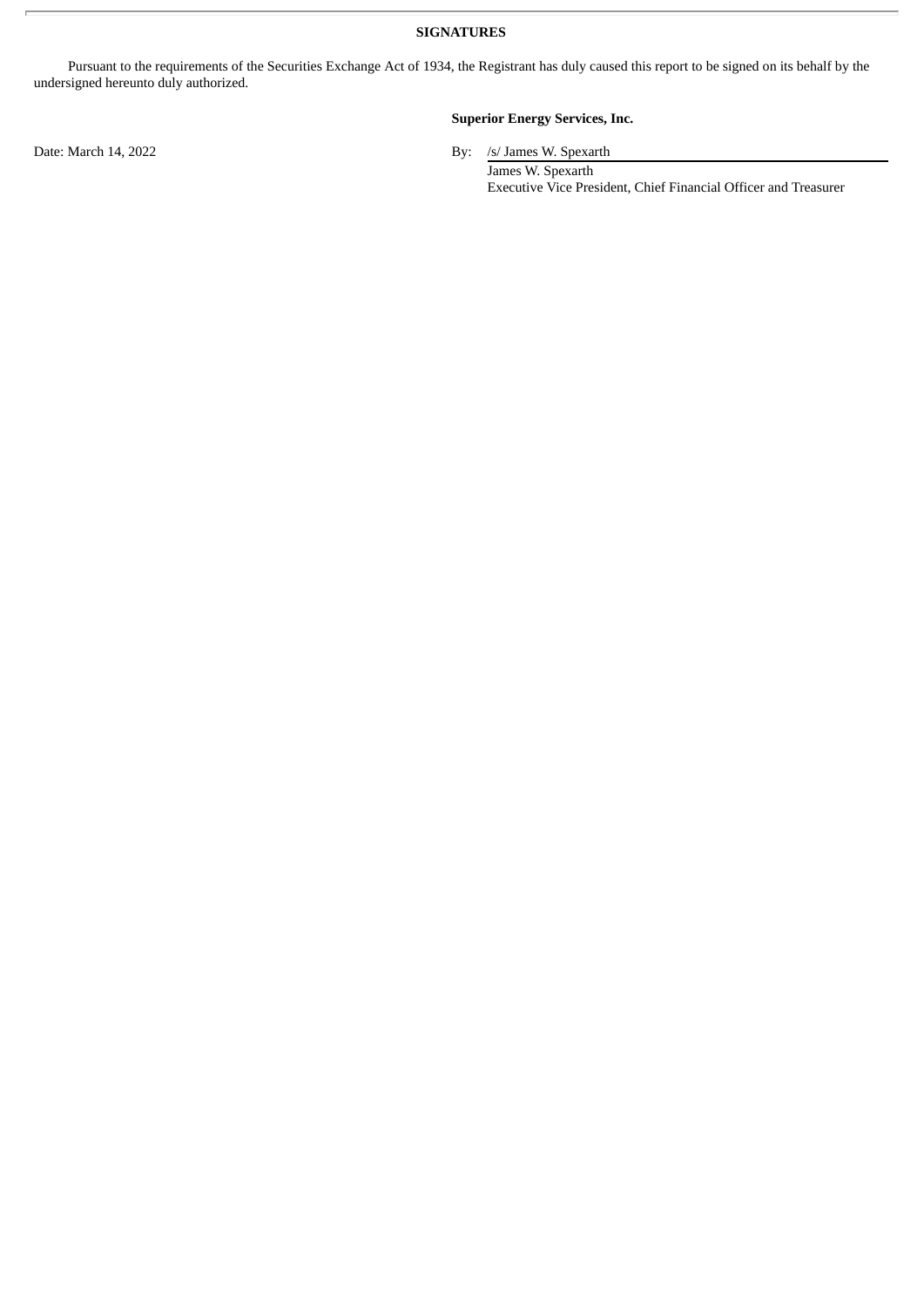#### **FOURTH AMENDMENT AND WAIVER TO CREDIT AGREEMENT**

<span id="page-3-0"></span>THIS **FOURTH AMENDMENT AND WAIVER TO CREDIT AGREEMENT** (this "Amendment and Waiver") is entered into as of March 8, 2022 by SESI, L.L.C., a limited liability company duly formed and existing under the laws of the State of Delaware (the "Borrower"), SESI Holdings, Inc., a corporation duly formed and existing under the laws of the State of Delaware (the "Parent"), each of the undersigned Guarantors (together with the Borrower and Parent, the "Loan Parties"), each of the undersigned Lenders, each Issuing Lender and JPMORGAN CHASE BANK, N.A., as administrative agent for the Lenders.

#### **R E C I T A L S**

A. The Borrower, the Parent, the Administrative Agent, the Lenders and the Issuing Lenders are parties to that certain Credit Agreement, dated as of February 2, 2021 (as (a) amended and waived by that certain First Amendment and Waiver to Credit Agreement, dated as of May 13, 2021, (b) waived by that certain Waiver to the Credit Agreement, dated May 28, 2021, (c) waived by that certain Waiver to the Credit Agreement, dated as July 15, 2021, (d) amended and waived by that certain Second Amendment and Waiver to Credit Agreement, dated as of November 15, 2021, and (e) amended by that certain Third Amendment to Credit Agreement, dated as of February 10, 2022, the "Credit Agreement"), pursuant to which the Lenders and Issuing Lenders have made certain credit available to and on behalf of the Borrower.

B. The Borrower has requested that, for all purposes under the Credit Agreement, the Lenders waive any Default (including, for the avoidance of doubt, any Event of Default under Section 7.1(g) or Section 7.1(h) of the Credit Agreement) arising solely from SES Energy Services India Pvt. Ltd, a private limited company of India and an indirect Subsidiary of the Borrower, applying for, commencing and continuing a bankruptcy proceeding under the Insolvency and Bankruptcy Code of India (the "India Subsidiary Bankruptcy Proceeding"), but not to the extent of any other Defaults (including, for the avoidance of doubt, under any Event of Default under Section 7.1(j)) that may arise from any losses, judgments, claims or other consequences the Loan Parties may incur or suffer as a result of or in relation to the India Subsidiary Bankruptcy Proceeding (the "India Subsidiary Bankruptcy Waiver").

C. NOW, THEREFORE, to induce the Administrative Agent and the Lenders party hereto to enter into this Amendment and Waiver and in consideration of the premises and the mutual covenants herein contained, for good and valuable consideration, the receipt and sufficiency of which are hereby acknowledged, the parties hereto agree as follows:

Section 1. Defined Terms. Each capitalized term used herein but not otherwise defined herein has the meaning given such term in the Credit Agreement. Unless otherwise indicated, all article, exhibit, section and schedule references in this Amendment and Waiver refer to articles, exhibits, sections and schedules of the Credit Agreement.

Section 2. Waiver. Subject to the occurrence of the Amendment and Waiver Effective Date, the Borrower hereby requests, and the Administrative Agent and Lenders constituting at least the Required Lenders, hereby consent to the India Subsidiary Bankruptcy Waiver.

#### Section 3. Amendments to Credit Agreement.

- 3.1. Amendment to Section 1.1. The following definition is added to Section 1.1 where alphabetically appropriate:
	- (a) "Fourth Amendment and Waiver Effective Date" means March 7, 2022.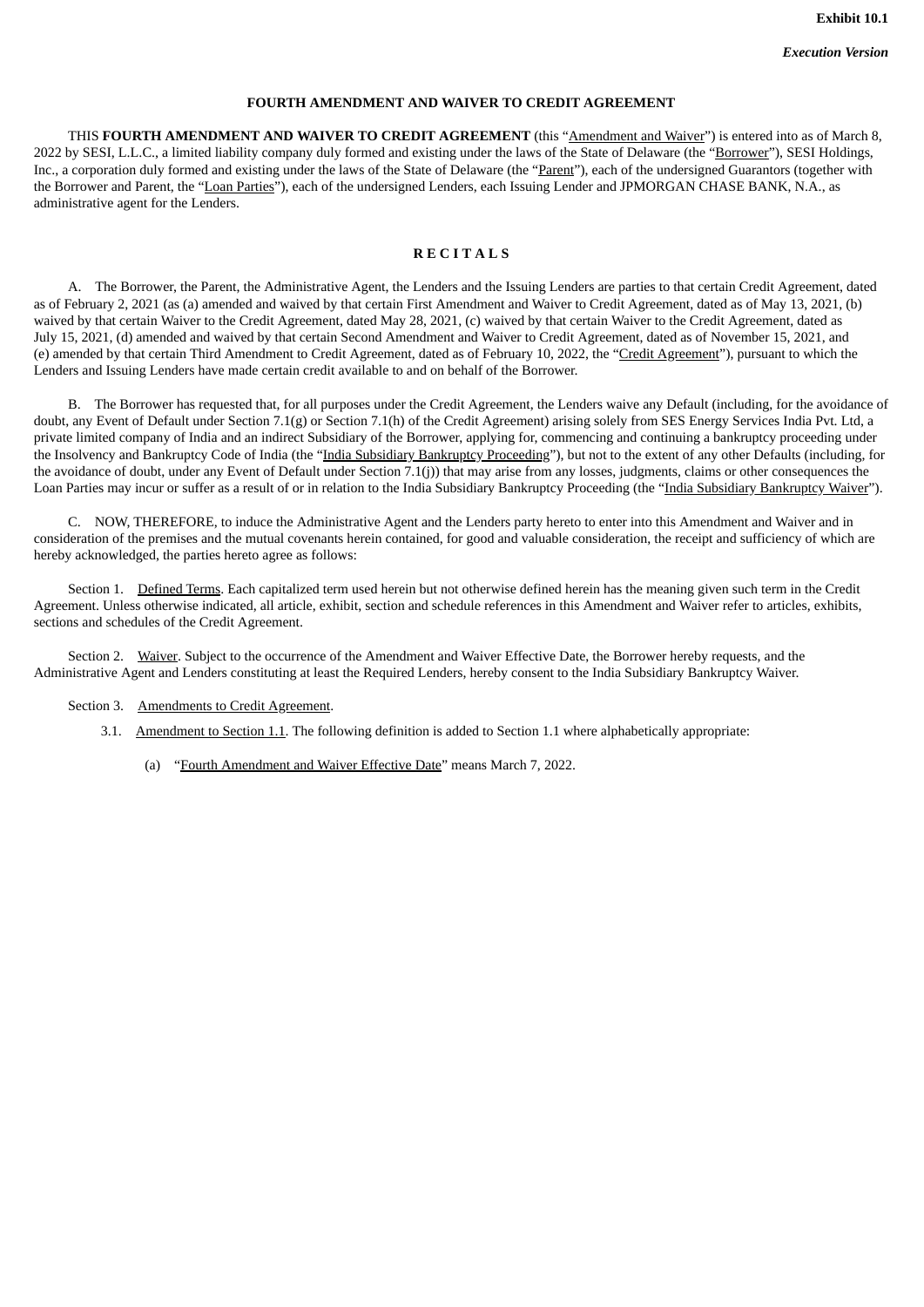Borrower.

(b) "SES India" means SES Energy Services India Pvt. Ltd, a private limited company of India and an indirect Subsidiary of the

3.2. Amendments to Section  $6.13(a)(iv)$ . Section  $6.13(a)(iv)$  is hereby amended and restated in its entirety to read as follows:

(iv) Transfers of Property among the Borrower and its Subsidiaries; provided such transfer constitutes a Permitted Investment or if such transfer is not an Investment, if it was treated as an Investment, would constitute a Permitted Investment; *provided*, *further*, however, that Permitted Investments made by the Borrower or any of its Subsidiaries in SES India pursuant to this Section 6.13(a) (iv) after the Fourth Amendment and Waiver Effective Date shall not exceed \$2,000,000 in the aggregate.

3.3. Amendments to Section 6.18. Section 6.18 is hereby amended and restated in its entirety to read as follows:

6.18 Investments. Except for Permitted Investments, the Parent will not, and will not permit the Borrower or any of its Subsidiaries to, make any Investments; *provided*, however, that Permitted Investments made by Parent, the Borrower or any of its Subsidiaries in SES India pursuant to this Section 6.18 after the Fourth Amendment and Waiver Effective Date shall not exceed \$2,000,000 in the aggregate. The Parent will not directly make any Acquisition of any Person.

Section 4. [Reserved].

Section 5. Conditions Precedent. This Amendment and Waiver shall be deemed effective upon the date on which each of the following conditions is satisfied (or waived in accordance with Section 9.11 of the Credit Agreement) (such date, the "Amendment and Waiver Effective Date"):

5.1. Execution and Delivery. The Administrative Agent shall have received from the Loan Parties, each Issuing Lender and the Lenders constituting the Required Lenders, counterparts (in such number as may be requested by the Administrative Agent) of this Amendment and Waiver signed on behalf of such Person.

5.2. Payment of Expenses. The Administrative Agent and the Lenders shall have received all amounts due and payable on or prior to the Amendment and Waiver Effective Date, including, to the extent invoiced at least one (1) Business Day prior to the Amendment and Waiver Effective Date, reimbursement or payment of all documented out-of-pocket expenses required to be reimbursed or paid by the Borrower under the Credit Agreement.

5.3. No Default or Event of Default. No Default or Event of Default shall have occurred and be continuing as of the date hereof, after giving effect to the terms of this Amendment and Waiver.

The Administrative Agent is hereby authorized and directed to declare this Amendment and Waiver to be effective when it has received documents confirming or certifying, to the satisfaction of the Administrative Agent, compliance with the conditions set forth in this Section 5 or the waiver of such conditions as permitted by Section 9.11 of the Credit Agreement. Such declaration shall be final, conclusive and binding upon all parties to the Credit Agreement for all purposes.

2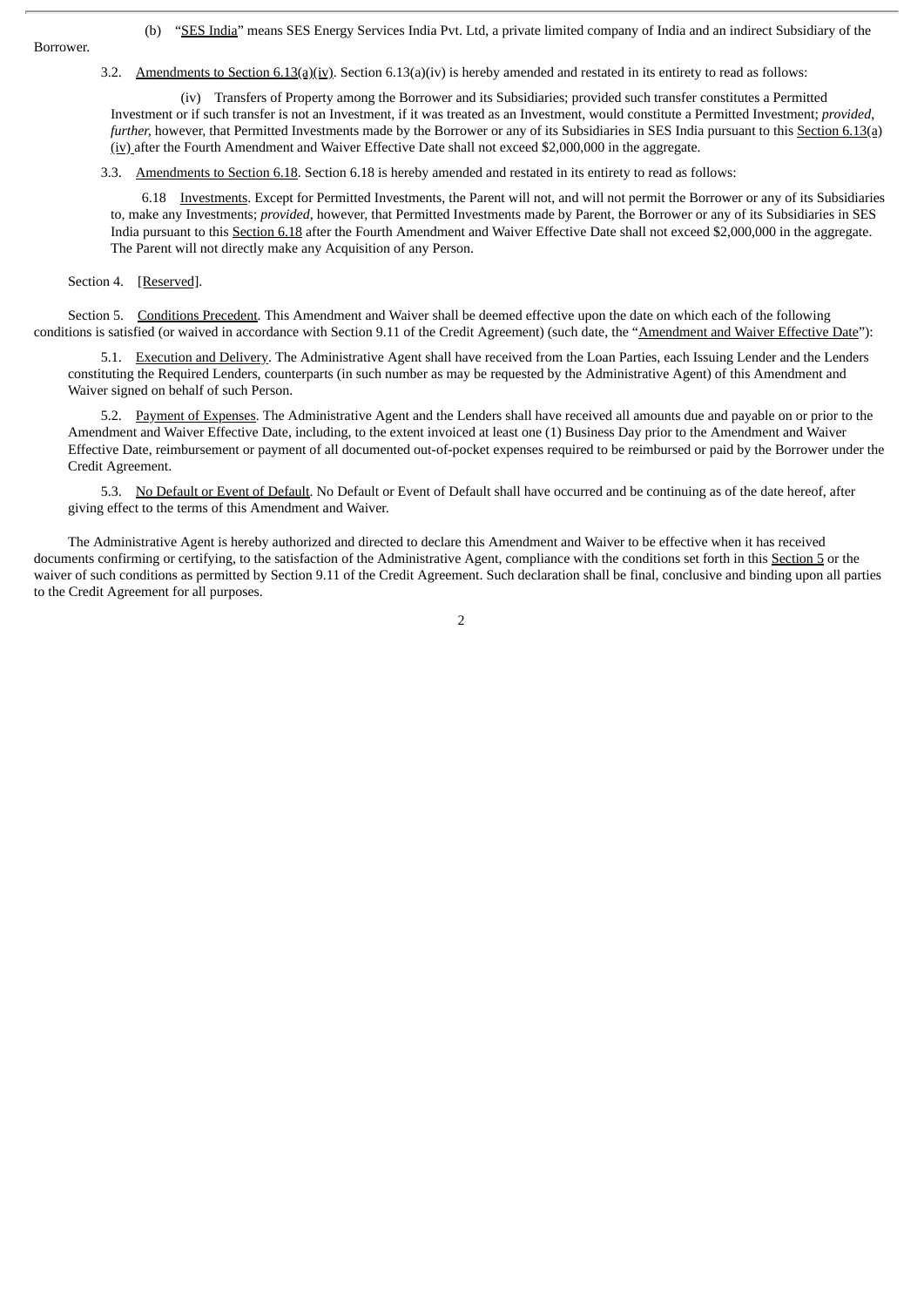#### Section 6. Miscellaneous.

6.1. Confirmation. The provisions of the Credit Agreement, as waived by this Amendment and Waiver, shall remain in full force and effect following the effectiveness of this Amendment and Waiver.

6.2. Ratification and Affirmation; Representations and Warranties. Each Loan Party hereby (a) acknowledges the terms of this Amendment and Waiver; (b) ratifies and affirms its obligations under, and acknowledges, renews and extends its continued liability under, each Loan Document to which it is a party and agrees that each Loan Document to which it is a party remains in full force and effect, except as expressly amended hereby, notwithstanding the amendments contained herein; and (c) represents and warrants to the Lenders that as of the date hereof, after giving effect to the terms of this Amendment and Waiver: (i) all of the representations and warranties contained in each Loan Document to which it is a party are true and correct in all material respects, except to the extent any such representations and warranties are stated to relate solely to an earlier date, in which case, such representations and warranties shall have been true and correct in all material respects on and as of such earlier date (provided that such materiality qualifier shall not be applicable to any representation or warranty that is already qualified or modified by materiality in the Credit Agreement) and (ii) no Default or Event of Default has occurred and is continuing.

6.3. No Waiver; Loan Document. The execution, delivery and effectiveness of this Amendment and Waiver shall not, except as expressly provided herein, operate as a waiver of any right, power or remedy of any Lender or the Administrative Agent under any of the Loan Documents, nor constitute a waiver of any provision of any of the Loan Documents. On and after the Amendment and Waiver Effective Date, this Amendment and Waiver shall for all purposes constitute a Loan Document.

6.4. Counterparts. This Amendment and Waiver may be executed by one or more of the parties hereto in any number of separate counterparts, and all of such counterparts taken together shall be deemed to constitute one and the same instrument. Delivery of an executed counterpart of a signature page of this Amendment and Waiver that is an electronic sound, symbol, or process attached to, or associated with, a contract or other record and adopted by a Person with the intent to sign, authenticate or accept such contract or record (an "Electronic Signature") transmitted by telecopy, emailed pdf or any other electronic means that reproduces an image of an actual executed signature page shall be effective as delivery of a manually executed counterpart of this Amendment and Waiver. The words "execution," "signed," "signature," "delivery," and words of like import in or relating to this Amendment and Waiver shall be deemed to include Electronic Signatures, deliveries or the keeping of records in any electronic form (including deliveries by telecopy, emailed pdf or any other electronic means that reproduces an image of an actual executed signature page), each of which shall be of the same legal effect, validity or enforceability as a manually executed signature, physical delivery thereof or the use of a paper-based recordkeeping system, as the case may be; provided that, without limiting the foregoing, upon the request of the Administrative Agent, any electronic signature shall be promptly followed by such manually executed counterpart (in such number as may be reasonably requested by the Administrative Agent).

6.5. NO ORAL AGREEMENT. THIS AMENDMENT AND WAIVER, THE CREDIT AGREEMENT AND THE OTHER LOAN DOCUMENTS EXECUTED IN CONNECTION HEREWITH AND THEREWITH REPRESENT THE FINAL AGREEMENT BETWEEN THE PARTIES AND MAY NOT BE CONTRADICTED BY EVIDENCE OF PRIOR, CONTEMPORANEOUS, OR UNWRITTEN ORAL AGREEMENTS OF THE PARTIES. AS OF THE DATE OF THIS AMENDMENT AND WAIVER, THERE ARE NO ORAL AGREEMENTS BETWEEN THE PARTIES.

3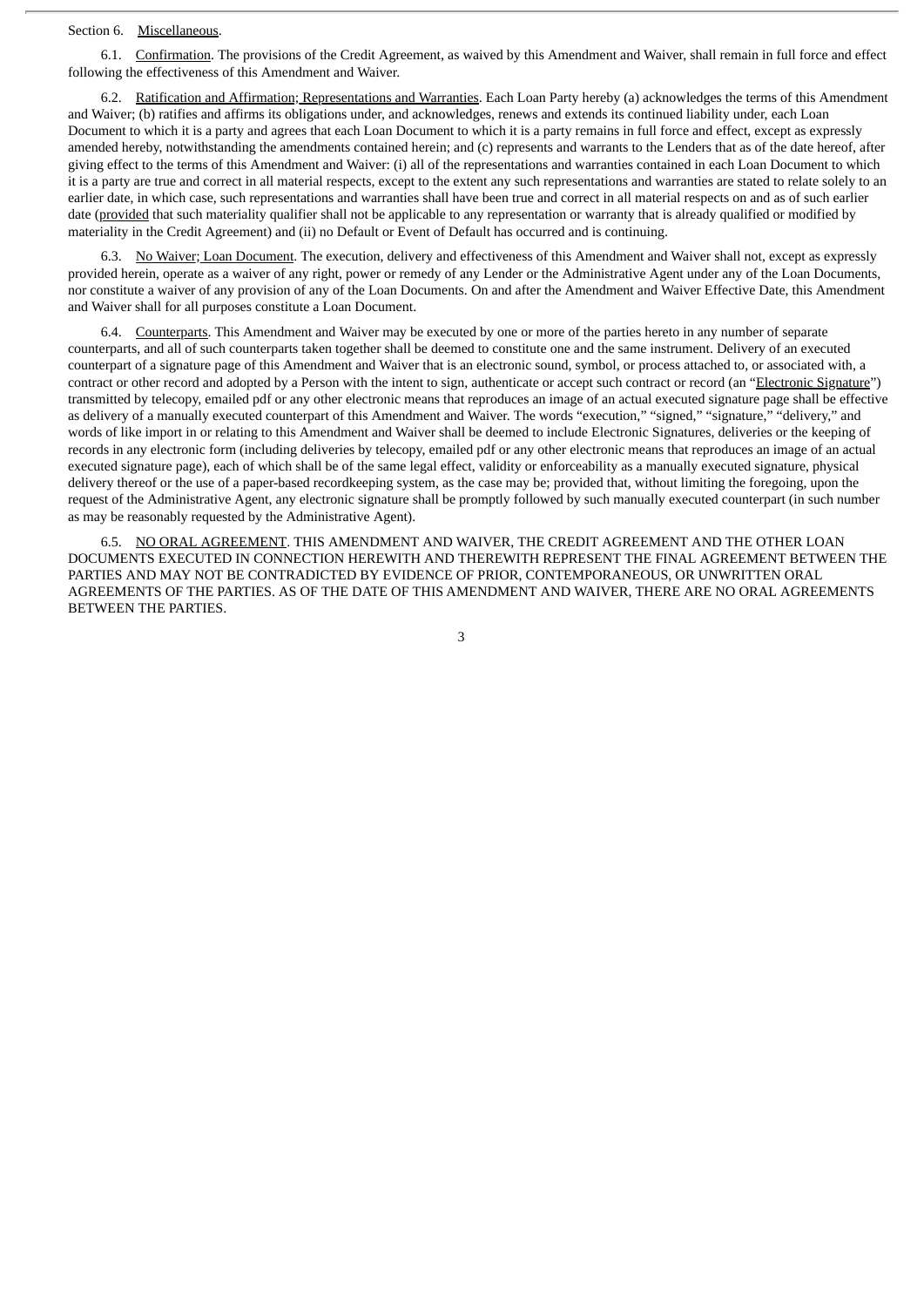#### 6.6. GOVERNING LAW. THIS AMENDMENT AND WAIVER AND THE RIGHTS AND OBLIGATIONS OF THE PARTIES UNDER THIS AMENDMENT AND WAIVER SHALL BE GOVERNED BY, AND CONSTRUED AND INTERPRETED IN ACCORDANCE WITH, THE LAW OF THE STATE OF NEW YORK.

6.7. Release of Claims. The Borrower, each Guarantor and the Parent, in consideration of the Administrative Agent's and the undersigned Lenders' execution and delivery of this Amendment and Waiver and for other good and valuable consideration, the receipt and sufficiency of which is hereby acknowledged, unconditionally, freely, voluntarily and, after consultation with counsel and becoming fully and adequately informed as to the relevant facts, circumstances and consequences, releases, waives and forever discharges (and further agrees not to allege, claim or pursue) any and all claims, rights, causes of action, counterclaims or defenses of any kind whatsoever, in contract, in tort, in law or in equity, whether known or unknown, direct or derivative, which the Borrower, any Guarantor, the Parent or any predecessor, successor or assign might otherwise have or may have (each, a "Claim") against the Administrative Agent, the Lenders, their present or former subsidiaries and affiliates or any of the foregoing's officers, directors, employees, attorneys or other representatives or agents on account of any conduct, condition, act, omission, event, contract, liability, obligation, demand, covenant, promise, indebtedness, claim, right, cause of action, suit, damage, defense, circumstance or matter of any kind whatsoever which existed, arose or occurred at any time prior to the date hereof relating to the Loan Documents, this Amendment and Waiver and/or the transactions contemplated thereby or hereby, provided, the foregoing shall not apply to Claims in respect of the gross negligence, bad faith or willful misconduct of any of the foregoing Persons. The foregoing release shall survive the termination of this Amendment and Waiver and the Loan Documents.

[SIGNATURES BEGIN NEXT PAGE]

| I |
|---|
|   |
|   |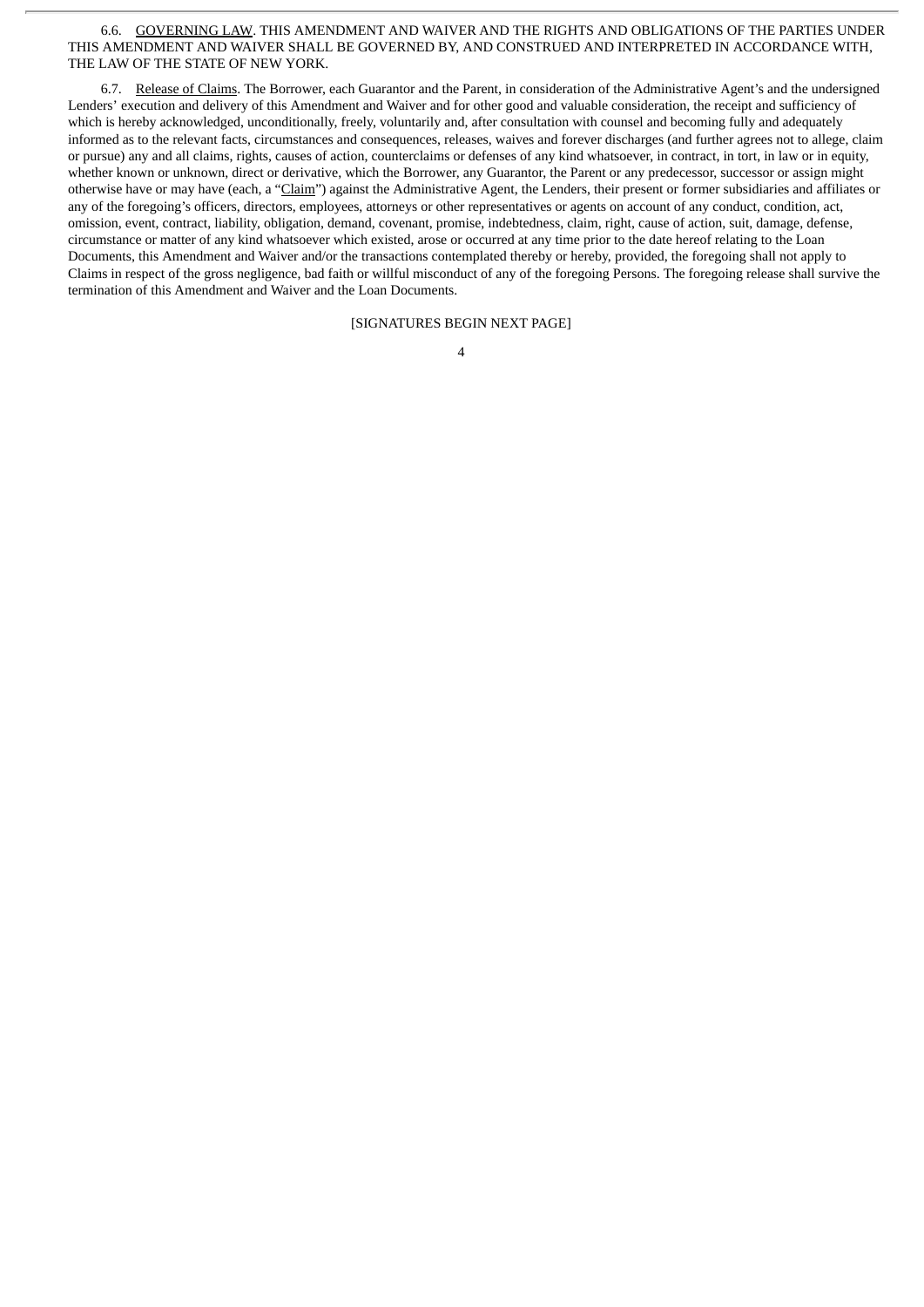IN WITNESS WHEREOF, the parties hereto have caused this Amendment and Waiver to be duly executed as of the date first written above.

| <b>BORROWER:</b>              | SESI, L.L.C.                                                                                                                                                                                                                                                                                                                                                                                                                                                                                                                                                          |  |
|-------------------------------|-----------------------------------------------------------------------------------------------------------------------------------------------------------------------------------------------------------------------------------------------------------------------------------------------------------------------------------------------------------------------------------------------------------------------------------------------------------------------------------------------------------------------------------------------------------------------|--|
|                               | /s/ James W. Spexarth<br>Bv:<br>Name: James W. Spexarth<br>Title: Vice President and Treasurer                                                                                                                                                                                                                                                                                                                                                                                                                                                                        |  |
| <b>PARENT:</b>                | SESI HOLDINGS, INC.                                                                                                                                                                                                                                                                                                                                                                                                                                                                                                                                                   |  |
|                               | /s/ James W. Spexarth<br>$\mathbf{B} \mathbf{v}$ :<br>Name: James W. Spexarth<br>Title: Vice President, Chief Financial Officer and Treasurer                                                                                                                                                                                                                                                                                                                                                                                                                         |  |
| <b>SUBSIDIARY GUARANTORS:</b> | 1105 PETERS ROAD, L.L.C.<br><b>COMPLETE ENERGY SERVICES, INC.</b><br>CONNECTION TECHNOLOGY, L.L.C.<br><b>CSI TECHNOLOGIES, LLC</b><br>H.B. RENTALS, L.C.<br>INTERNATIONAL SNUBBING SERVICES, L.L.C.<br>PUMPCO ENERGY SERVICES, INC.<br>SPN WELL SERVICES, INC.<br>STABIL DRILL SPECIALTIES, L.L.C.<br><b>SUPERIOR ENERGY SERVICES, L.L.C</b><br><b>SUPERIOR ENERGY SERVICES-NORTH AMERICA</b><br>SERVICES, INC.<br>SUPERIOR INSPECTION SERVICES, L.L.C.<br><b>WARRIOR ENERGY SERVICES CORPORATION</b><br>WILD WELL CONTROL, INC.<br>WORKSTRINGS INTERNATIONAL, L.L.C. |  |
|                               | /s/ James W. Spexarth<br>Bv:<br>Name: James W. Spexarth<br>Vice President and Treasurer<br>Title:                                                                                                                                                                                                                                                                                                                                                                                                                                                                     |  |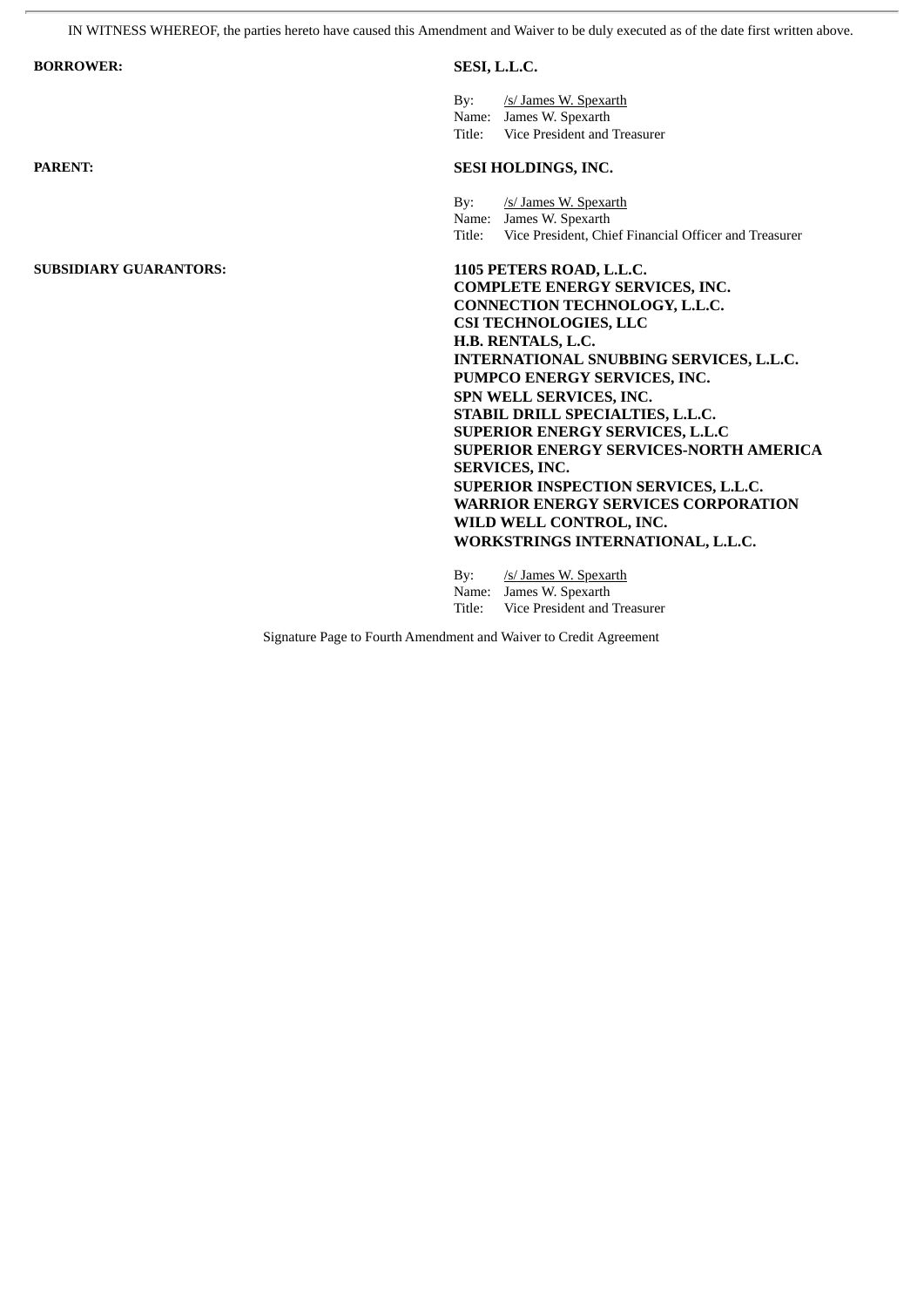By: /s/ Umar Hassan Name: Umar Hassan Title: Authorized Officer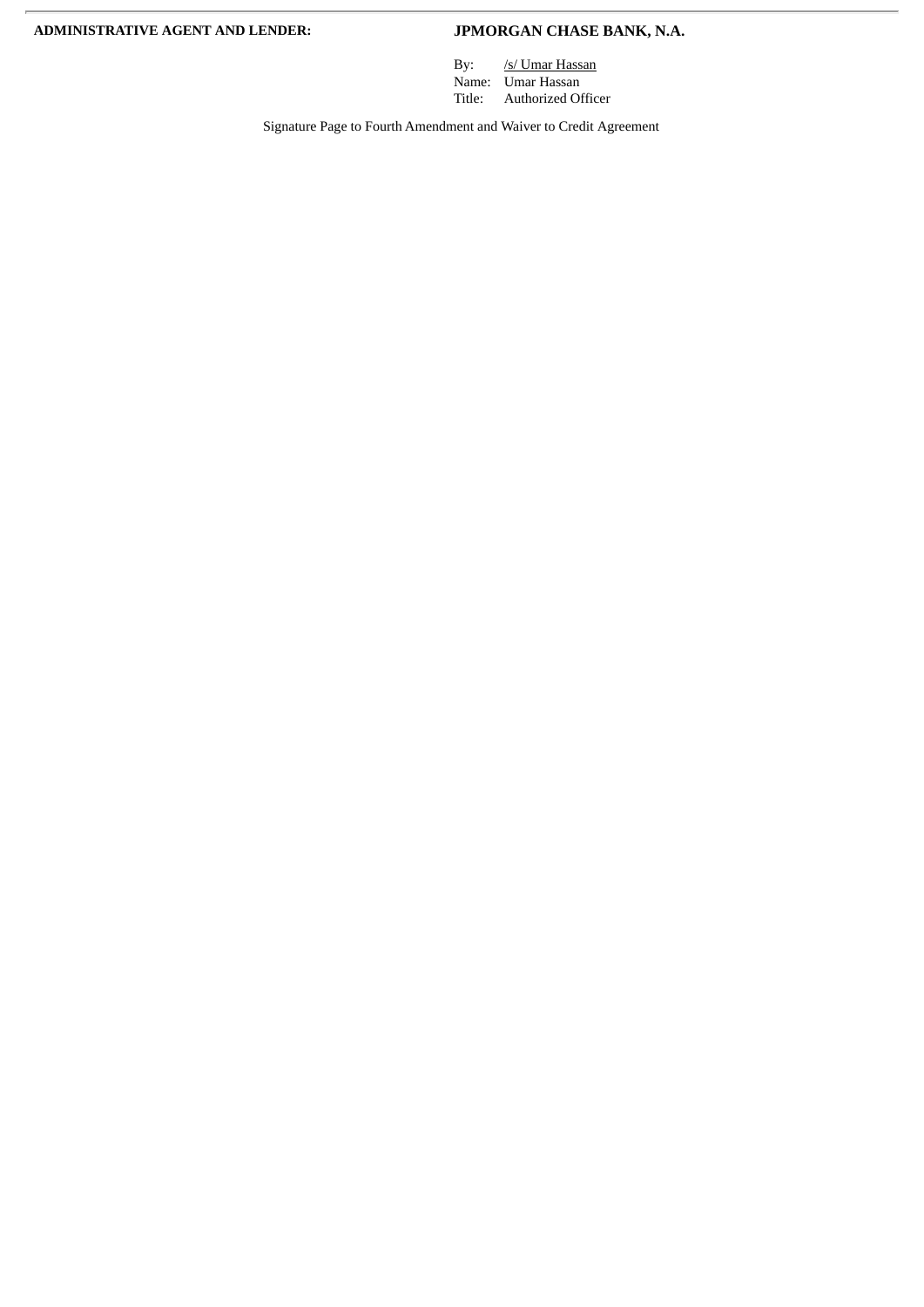### **LENDER: BANK OF AMERICA, N.A.**

By: /s/ Alexandra Mills Name: Alexandra Mills Title: Vice President